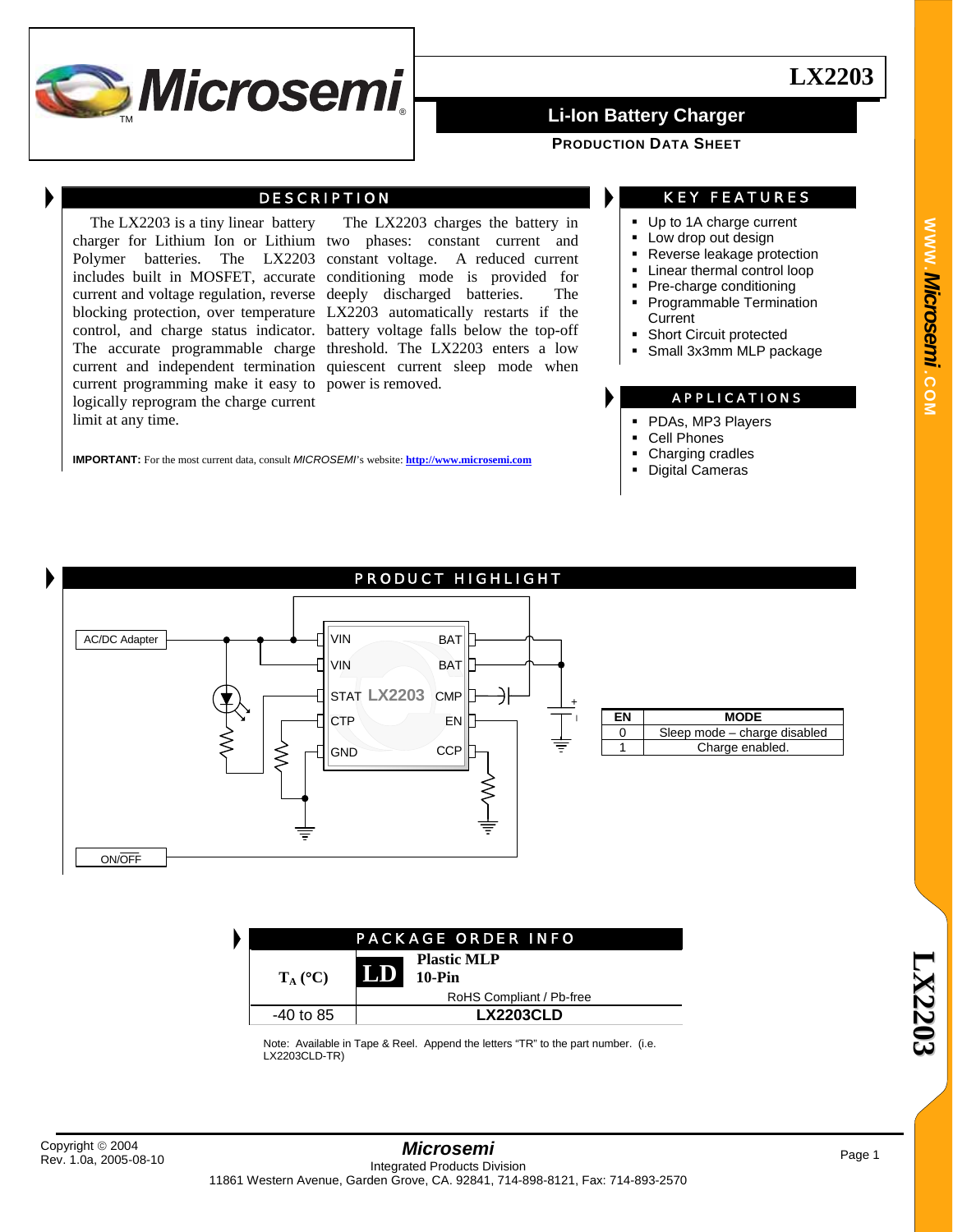

**PRODUCTION DATA SHEET**

| RoHS / Pb-free Peak Package Solder Reflow Temp(40 seconds max. exposure) 260 $^{\circ}$ C (+0 -5) |  |
|---------------------------------------------------------------------------------------------------|--|

ABSOLUTE MAXIMUM RATINGS

Note: Exceeding these ratings could cause damage to the device. All voltages are with respect to Ground. Currents are positive into, negative out of specified terminal.

## THERMAL DATA



PACKAGE PIN OUT

RoHS / Pb-free 100% Matte Tin Lead Finish

**LD Plastic Micro Leadframe Package 10-Pin** 

**THERMAL RESISTANCE-JUNCTION TO AMBIENT,**  $\theta_{JA}$  **49°C/W** 

Junction Temperature Calculation:  $T_J = T_A + (P_D \times \theta_{JA})$ .

The θ<sub>JA</sub> numbers are guidelines for the thermal performance of the device/pc-board system. All of the above assume no ambient airflow.

|             | <b>FUNCTIONAL PIN DESCRIPTION</b>                                                                                                                    |  |  |  |  |  |  |
|-------------|------------------------------------------------------------------------------------------------------------------------------------------------------|--|--|--|--|--|--|
| <b>Name</b> | <b>Description</b>                                                                                                                                   |  |  |  |  |  |  |
| <b>BAT</b>  | Charging Output - This pin is wired to the positive terminal of the battery. (The negative battery terminal is wired<br>to GND.)                     |  |  |  |  |  |  |
| <b>CCP</b>  | Charge Current Programming Pin - A resistor (Rccp) is connected between this pin and GND. See application<br>section for programming information.    |  |  |  |  |  |  |
| <b>CMP</b>  | Compensation Pin – Apply a $0.01\mu$ F capacitor between CMP and VIN pins.                                                                           |  |  |  |  |  |  |
| <b>CTP</b>  | Charge Termination Programming Pin - A resistor (Rctp) is connected between this pin and GND See<br>application section for programming information. |  |  |  |  |  |  |
| EN          | Enable - Applying a TTL compatible Hi signal enables the charger, a Low signal disables the charger and puts it<br>in sleep mode.                    |  |  |  |  |  |  |
| <b>GND</b>  | Common Ground.                                                                                                                                       |  |  |  |  |  |  |
| <b>STAT</b> | Status - This pin is a logic low level when the battery is being charged. Pin can sink up to 5mA.                                                    |  |  |  |  |  |  |
| <b>VIN</b>  | Voltage Input - Supply Voltage. Must be greater than VBAT to charge.                                                                                 |  |  |  |  |  |  |

### **P A C K A G E D A T A**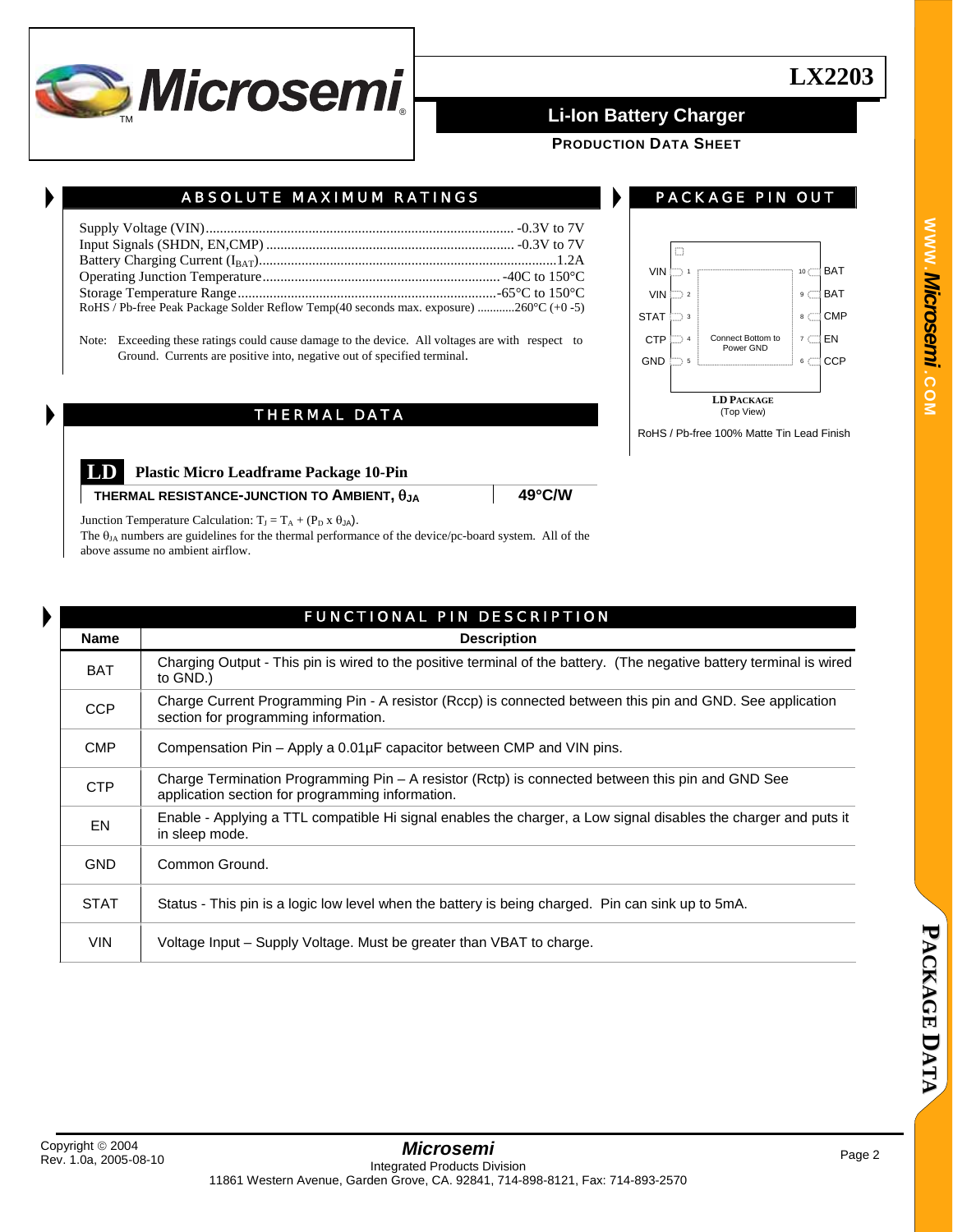

**PRODUCTION DATA SHEET**

## ELECTRICAL CHARACTERISTICS

Unless otherwise specified, the following specifications apply over the ambient temperature  $0^{\circ}C \leq T_A \leq 70^{\circ}C$  except where otherwise noted and the following test conditions:  $V_{VIN} = 5V$ ,  $V_{BAT} = 3.8V$ , Rccp = 90.9k, Rctp = 150k.

| <b>Parameter</b>                                      | Symbol            | <b>Test Conditions</b>           | LX2203 |            |            | <b>Units</b>             |
|-------------------------------------------------------|-------------------|----------------------------------|--------|------------|------------|--------------------------|
|                                                       |                   |                                  | Min    | <b>Typ</b> | <b>Max</b> |                          |
| <b>MAIN CIRCUITRY</b>                                 |                   |                                  |        |            |            |                          |
| Input Voltage                                         | $V_{VIN}$         |                                  | 4.35   |            | 6          | $\vee$                   |
| Quiescent Current                                     |                   | $V_{FN} = Hi$                    |        | 3          | 5          | mA                       |
|                                                       | $I_{GND}$         | $V_{FN} = Lo$                    |        | 7          |            | μA                       |
| CTP Bias Voltage                                      | V <sub>CTP</sub>  |                                  |        | 1.25       |            | $\vee$                   |
| <b>CCP Bias Voltage</b>                               | $V_{CCP}$         |                                  |        | 1.25       |            | $\vee$                   |
| <b>CONSTANT VOLTAGE MODE</b>                          |                   |                                  |        |            |            |                          |
| <b>BAT Output Voltage</b>                             | $V_{BAT(MAX)}$    |                                  | 4.16   | 4.2        | 4.24       | V                        |
| Top Off Charge Droop Threshold                        | $V_{DRP}$         | $V_{DRP} N_{BAT(MAX)}$           | 96     | 97         | 98         | %                        |
| <b>Charge Termination Taper Current</b>               |                   | $V_{BAT} = V_{BAT(MAX)}$         | 42     | 51         | 60         | mA                       |
| <b>CONSTANT CURRENT MODE</b>                          |                   |                                  |        |            |            |                          |
| <b>BAT Constant Current</b>                           |                   |                                  | 0.9    | 1.0        | 1.1        | $\mathsf{A}$             |
| <b>Conditioning Current</b>                           | $I_{\text{COND}}$ | $V_{BAT}$ < $V_{BAT(COND)}$      | 4%     | 5%         | 6%         | COND<br>$I_{\text{BAT}}$ |
| <b>Conditioning Current Mode</b><br>Threshold Voltage | $V_{BAT(COND)}$   | $V_{BAT(COND)}$ / $V_{BAT(MAX)}$ | 60     | 63         | 66         | %                        |
| <b>LOGIC</b>                                          |                   |                                  |        |            |            |                          |
| STAT Logic High Output                                | V <sub>STAT</sub> | $ISTAT = -100uA$                 | 4.5    |            |            | $\vee$                   |
| <b>STAT Logic Low Output</b>                          | V <sub>STAT</sub> | $ISTAT = 5mA$                    |        |            | 0.5        | $\vee$                   |
|                                                       |                   | Logic Hi                         | 2.0    |            |            |                          |
| <b>EN Select Threshold</b>                            | $V_{FN}$          | Logic Lo                         |        |            | 0.8        |                          |
| EN bias current                                       | $I_{FN}$          | $V_{FN} = Hi$                    |        | 8          |            | μA                       |
| <b>THERMAL SHUTDOWN</b>                               |                   |                                  |        |            |            |                          |
| Maximum Junction Temperature                          | $T_{J}$           |                                  |        | 150        |            | °C                       |
| <b>PASS ELEMENT</b>                                   |                   |                                  |        |            |            |                          |
| Reverse mode current                                  | $-I$ BAT          | $V_{VIN}$ < VBAT                 |        | 5          |            | μA                       |
| <b>UNDER VOLTAGE LOCKOUT</b>                          |                   |                                  |        |            |            |                          |
| <b>Rising Threshold Voltage</b>                       | VUVLO+            |                                  |        | 4.2        |            | $\vee$                   |
| Falling Threshold Voltage                             | VUVLO-            |                                  |        | 3.9        |            | $\vee$                   |
|                                                       |                   |                                  |        |            |            |                          |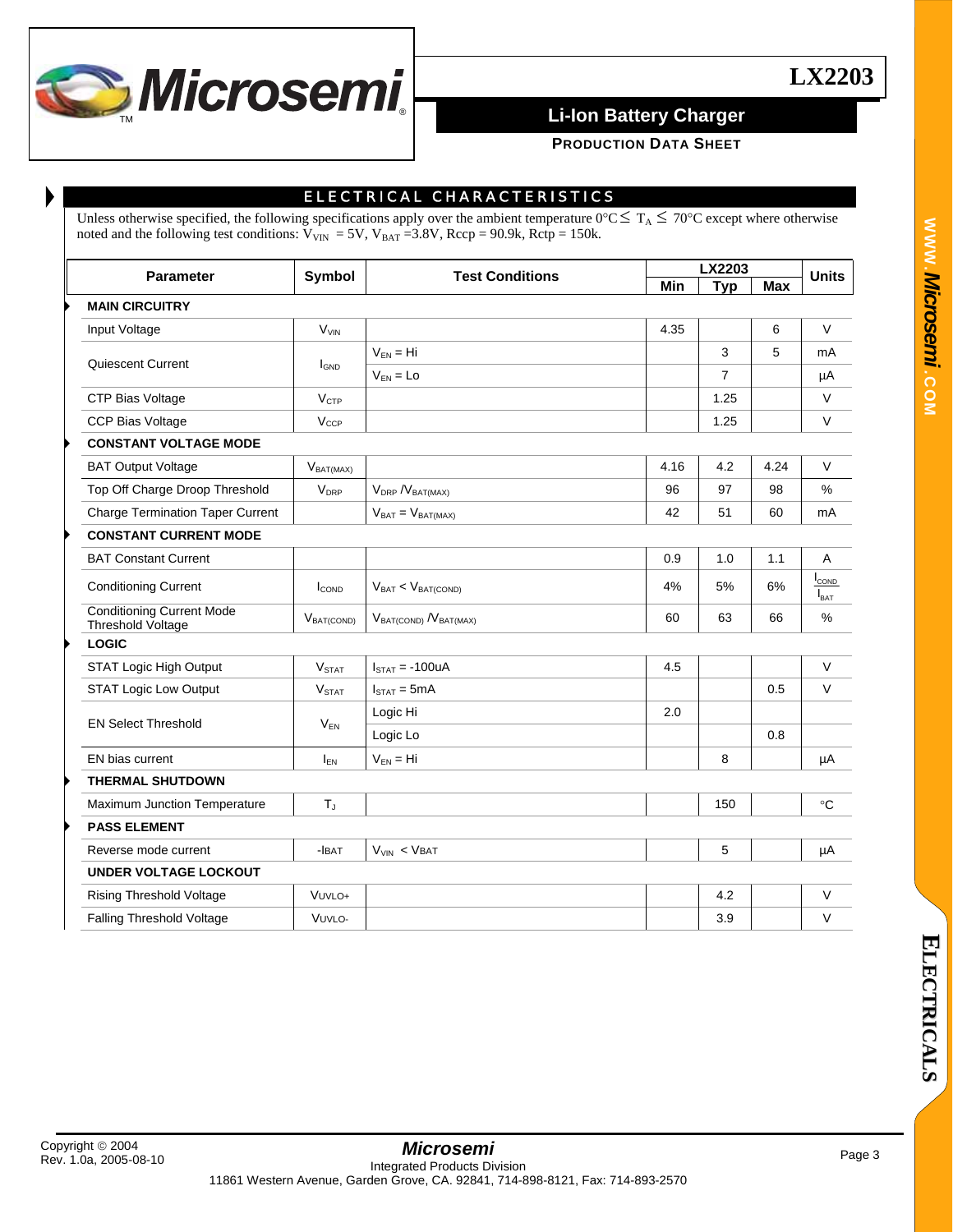

**PRODUCTION DATA SHEET**



## TERMINATION CURRENT PROGRAMMING CHARGE VOLTAGE DISTRIBUTION









800 1000 1200

# Rev. 1.0a, 2005-08-10

**Count**

**C H A R T S**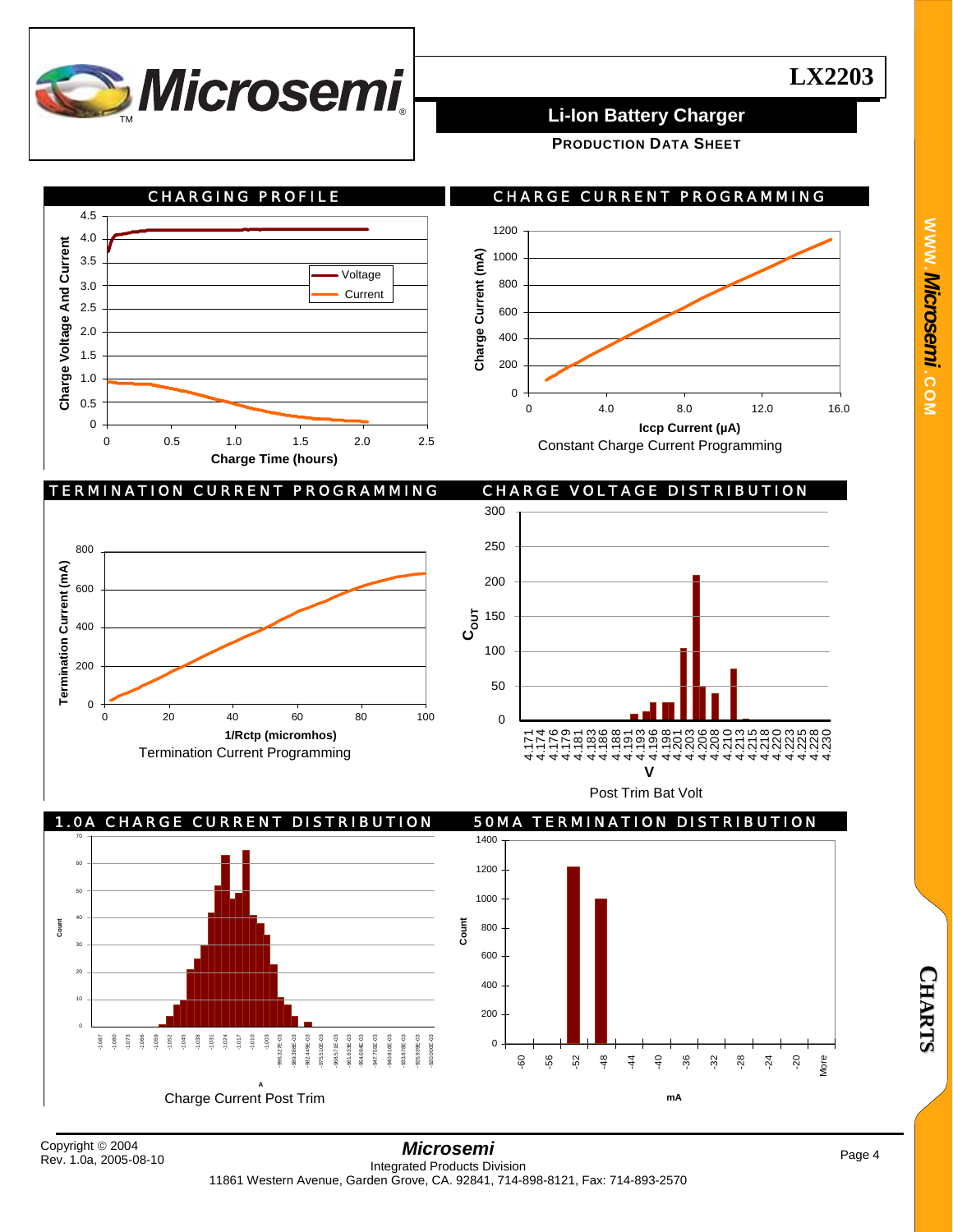

**PRODUCTION DATA SHEET**



**Figure 1 –** Simplified Block Diagram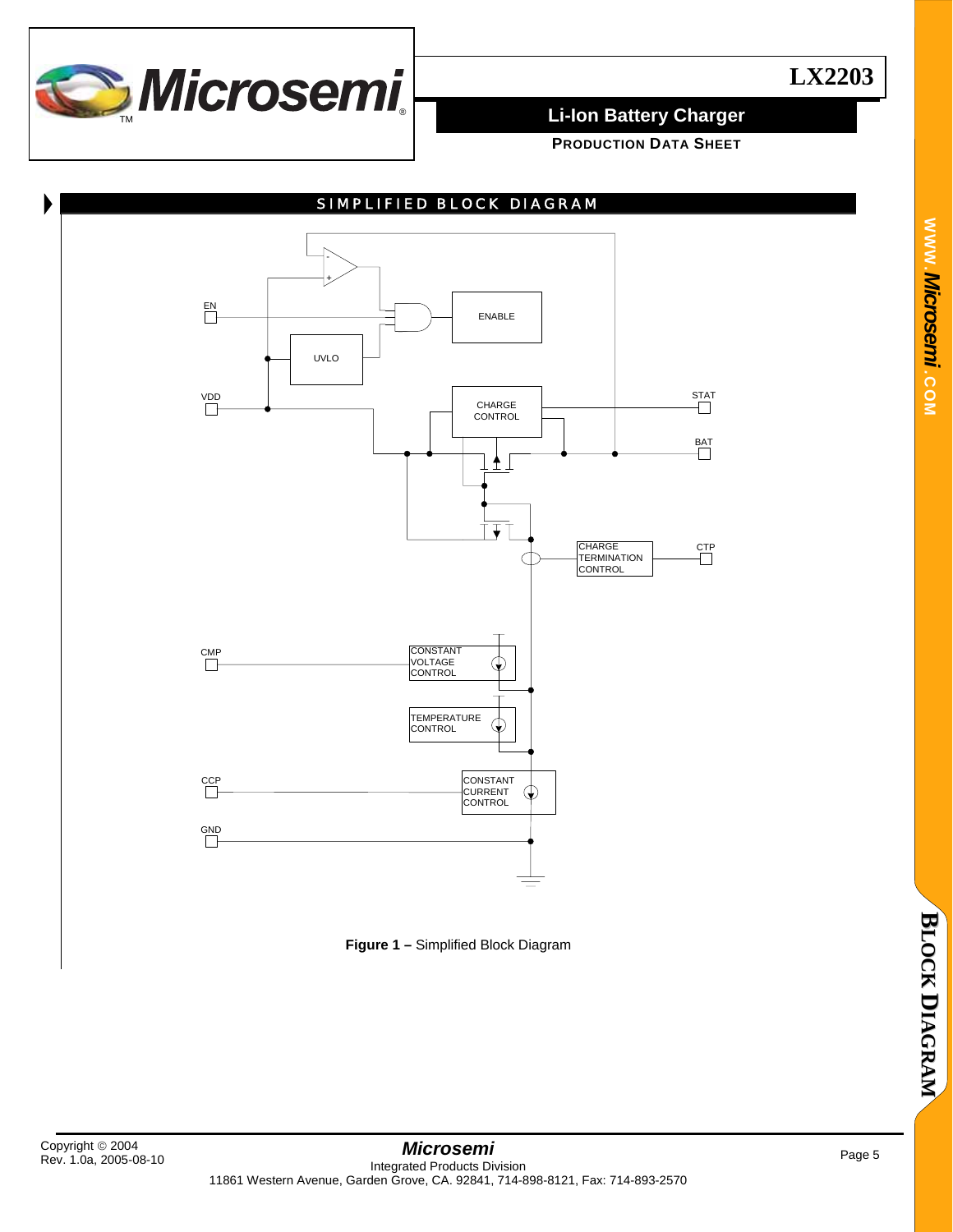

**WWW.**

*Microsemi .*

**COM**

**PRODUCTION DATA SHEET**



**A**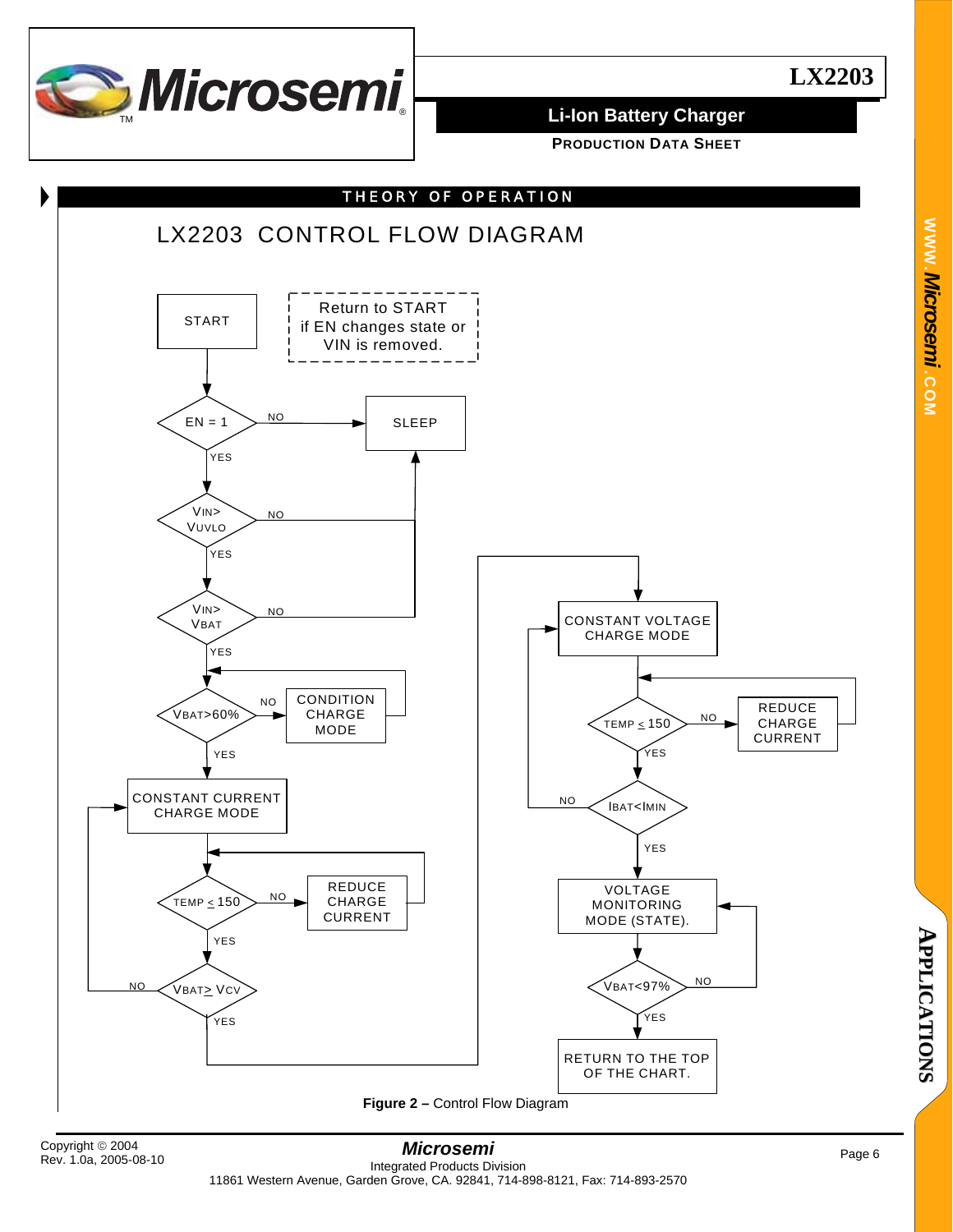

**PRODUCTION DATA SHEET**



**Figure 3** –Basic charger from Wall Adapter with 1A constant current and 50mA termination current



**Figure 4** – Wall adapter and USB Charger (1A, 500mA, 100mA, selectable)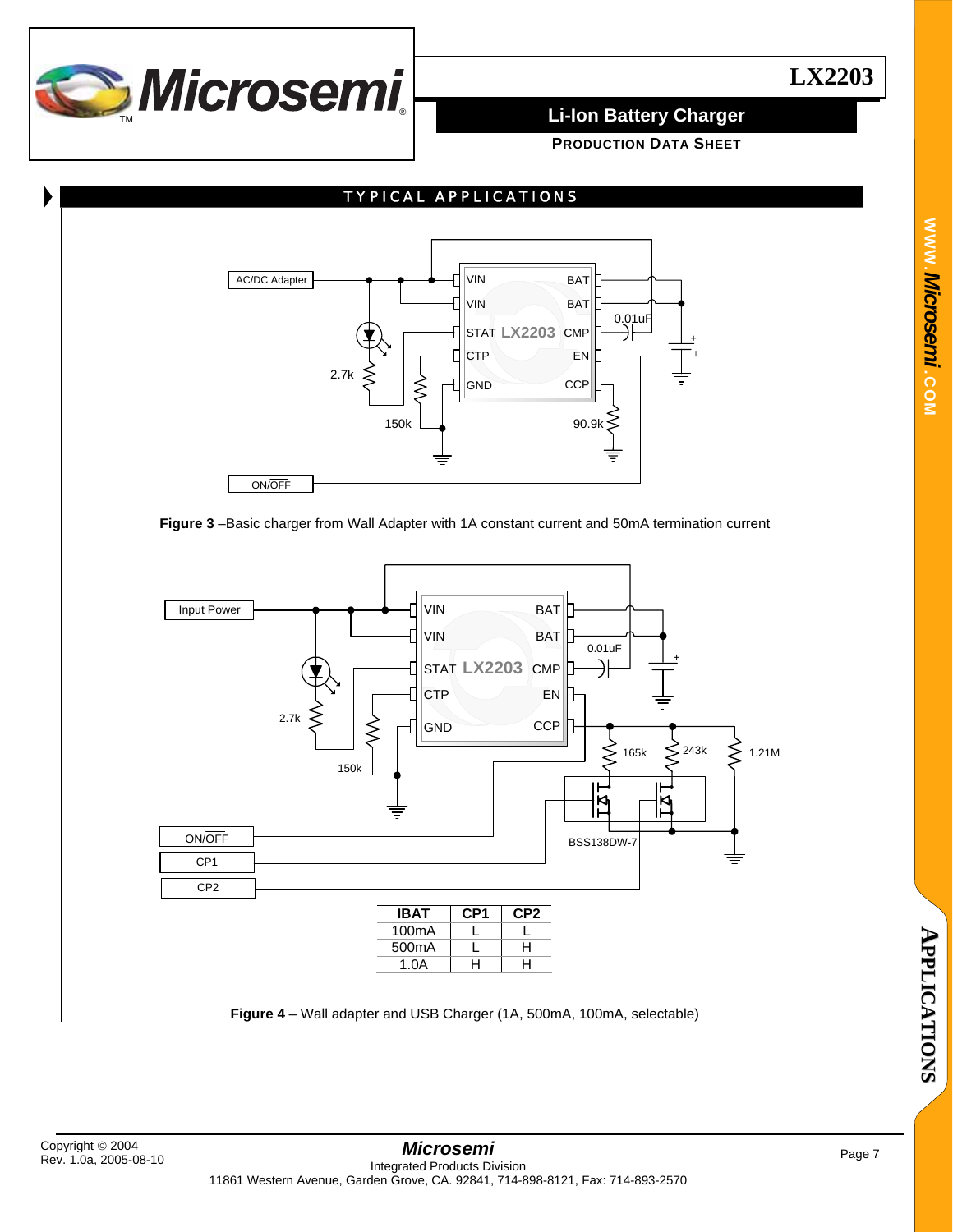

### **PRODUCTION DATA SHEET**

## APPLICATION NOTE

### **GENERAL DESCRIPTION**

The LX2203 is designed to charge a single cell Lithium Ion (Li-ion) battery using two modes: a constant current mode, where the charge current is held constant and the battery terminal voltage rises to 4.2V; this is followed by constant voltage mode, where the battery voltage is held at 4.2V and the charge current starts to taper off. Once the taper current reaches the charge termination current level the charge cycle is ended and the STAT indicator turns off. If the fully charged battery terminal voltage drops to 4.07V, the battery charge cycle will be restarted.

### **PROTECTION FEATURES**

Conditioning Current Mode – If the battery terminal voltage is less than 2.65V, the battery charger will reduce the charge current to 5%. This also protects the appliance from overheating by trying to drive the full charging current into a damaged battery.

Under Voltage Lockout – The charge cycle will not start until the VIN voltage rises above 4.2V. Hysteresis prevents chattering on and off.

Thermal Control loop – If the power dissipation of the charger becomes excessive, the charge current will be reduced to prevent the die temperature from getting above 150°C. This does not cause the charge cycle to stop.

Reverse current blocking – If Vin is grounded, current will not flow from the battery through the charger. No external blocking diode is required on the input.

Sleep  $Mode - If the EN pin is a logic low or if Vin is$ removed, the charger enters a sleep mode where a very low quiescent current prevents drain from the battery.

### **LAYOUT GUIDELINES**

It is important when laying out the LX2203 to place  $10\mu$ F ceramic capacitors close to the VIN and V<sub>BAT</sub> IC terminals to filter switching transients.

It is important to provide a low thermal impedance path from the thermal pad on the bottom of the LX2203 package to the ground plane of the circuit board to maximize the heat dissipation. To minimize charge time it is best not to rely on the thermal control feature as this feature will extend the charging time when activated.

### **TERMINATION CURRENT PROGRAMMING**

The charge termination current (or minimum taper current) is set by selecting a value for the CTP resistor using the following formula:

$$
R_{CTP} = \frac{7500}{I_{TERM}}
$$

For example, for a termination current of 50mA set Rctp = 150k. This formula applies to termination currents ranging from 20mA to 500mA.

It is possible to change the termination current to different levels for different charge rates. For a "quick charge", the termination current can be set to about 50% of the constant current level; this charges the battery to about 75% capacity. For a full charge (taking several hours) the termination current can be set to 5% of the constant current level. The circuit below allows switching between the two levels:



**Figure 5** – 500mA or 50mA termination current

### **CONSTANT CHARGE CURRENT PROGRAMMING**

The charge current during the constant current charge mode is programmable by controlling the current flowing from the CCP pin. A graph showing this relationship is included in this specification. The CCP pin is regulated to 1.25V when the charger is active. Connecting a resistor from the CTP to ground will produce a CTP current of:

$$
I_{CTP} = \frac{1.25}{R_{CCP}}
$$

(Continued on next page)

**N S**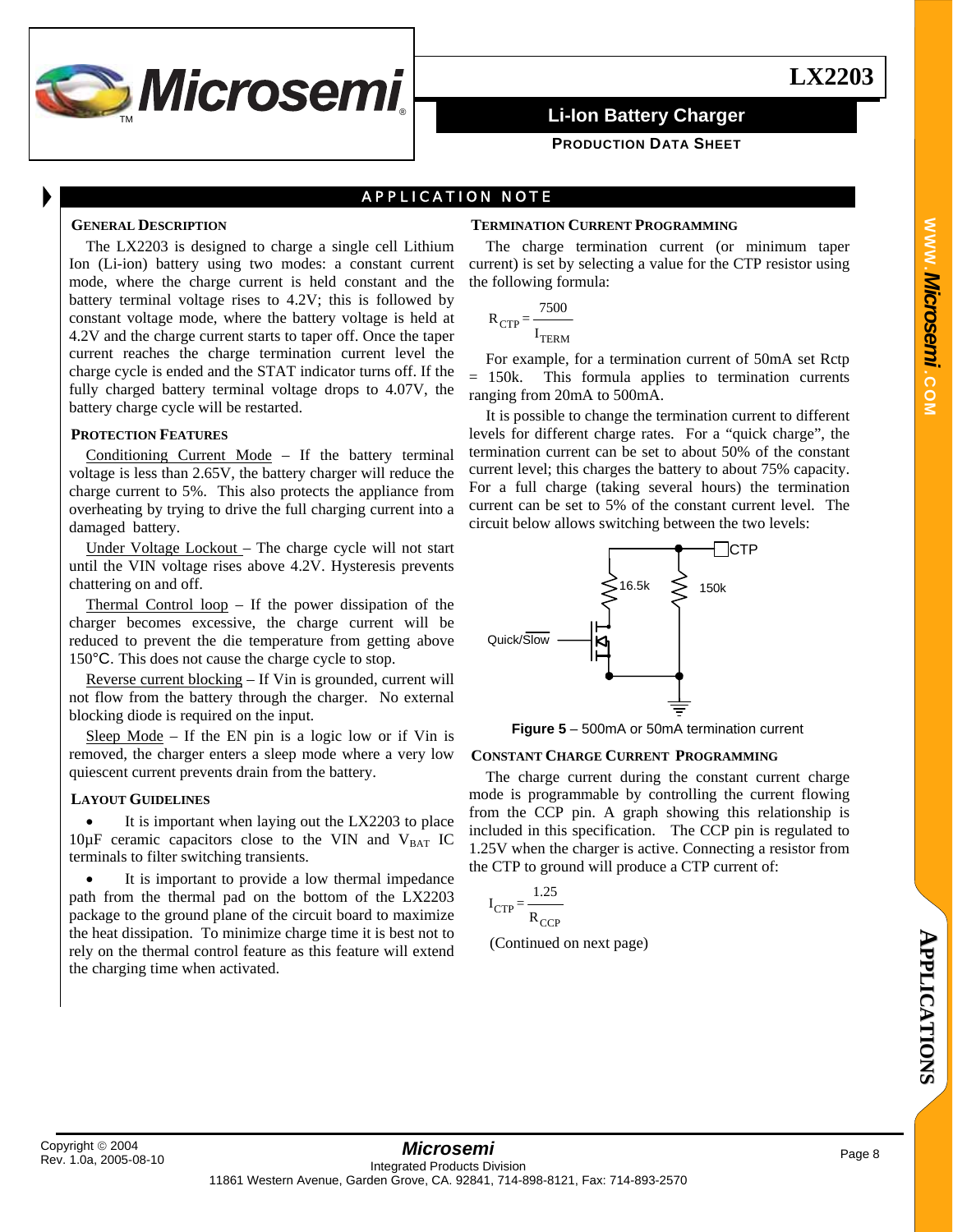

**PRODUCTION DATA SHEET**

## APPLICATION NOTE (CONTINUED)

**CONSTANT CHARGE CURRENT PROGRAMMING (CONTINUED)** 

The table below lists some popular Constant Current Settings along with the associated CCP pin current and programming resistor:

| <b>Charge Current</b> | <b>Iccp Current</b> | <b>Rccp Value</b> |
|-----------------------|---------------------|-------------------|
| 1.0A                  | $13.75\mu A$        | 90.9K             |
| 500 <sub>m</sub> A    | $6.22\mu A$         | 200K              |
| 100 <sub>m</sub> A    | 1.00 <sub>µ</sub> A | 1200K             |

It is possible to change the constant current setting by changing the Rccp resistor while in charge mode. Since the termination current is independent of the charge current, lowering the constant charge current will increase the charge time, but will not reduce the stored charge in the battery at the charge termination point.

The circuit in **Figure 4** is an example of a battery charger configured to charge at 1A, 500mA or 100mA. The switches are logically controlled and reduce the resistance at the CCP pin when switched in. It is possible to eliminate the MOSFET devices if open drain logic is available.

The logic for the CP1 and CP2 would normally come from the appliance processor which would need to have the capability to communicate over the USB interface. If there is only one power connector and the USB interface is active, the logic could assume the power was coming from the USB bus and not the wall adapter. If the USB interface is active, the USB application will know if the appliance has been enumerated as a high or low load and would set CP1 and CP2 appropriately.

It is possible to change the current programming circuit to drive it directly with CMOS logic, but this requires that the CMOS logic power supply be well regulated (+/-2%). Each switch resistor leg in Figure 4 can be replaced with a two resistor network tied to the output of a CMOS gate.



**Figure 6** – Circuits to provide 100mA and 500mA constant charge currents.

The values of R1 and R2 are selected such that:

1.25  $R_1 + R$  $V_{CC} \times \frac{R}{R}$  $1 + \kappa_2$  $\zeta_{\text{CC}} \times \frac{R_2}{R_1 + R_2} = 1.25$  &  $\frac{R_1 \times R_2}{R_1 + R_2} = R_{\text{SW}}$  $1 + \kappa_2$  $\frac{1 \times R_2}{R} = R$  $\frac{R_1 \times R_2}{R_1 + R_2} =$ 

Solving these equations:

$$
R_1 = \frac{V_{CC} \times R_{SW}}{1.25} \quad \& \quad R_2 = \frac{R_1 \times R_{SW}}{R_1 - R_{SW}}
$$

For  $Vec = 3.3V$  and  $Rsw = 243k$ ;  $R1 = 649k$ ;  $R2 = 392k$ . These values should provide charge currents of 100mA and 500mA.

### **COMPENSATION CAPACITOR**

A compensation capacitor of value 0.01uF is required between the CMP pin and VIN.

**WWW.**

*Microsemi .*

**COM**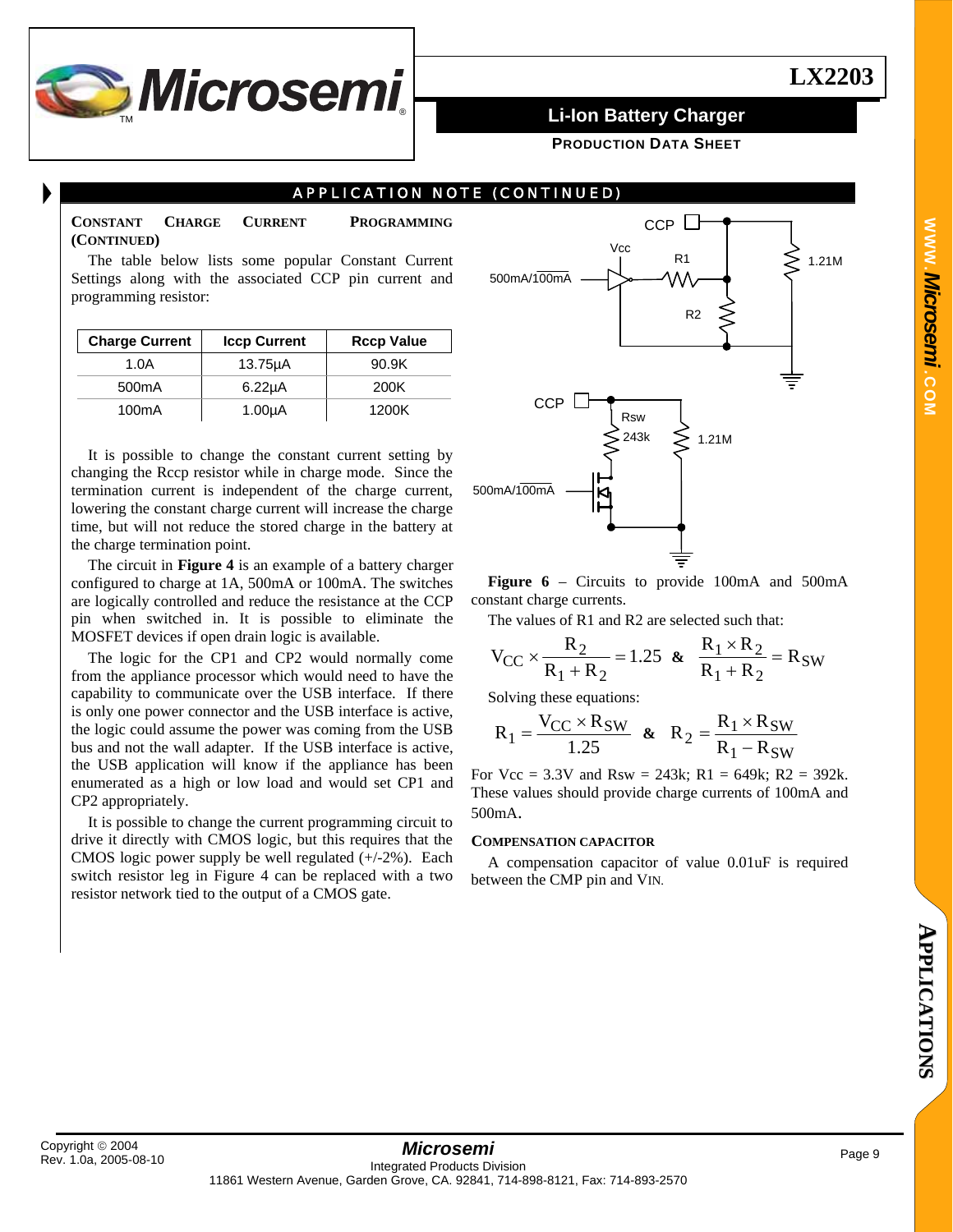

**PRODUCTION DATA SHEET**



### **Note:**

1. Dimensions do not include mold flash or protrusions; these shall not exceed 0.155mm(.006") on any side. Lead dimension shall not include solder coverage.